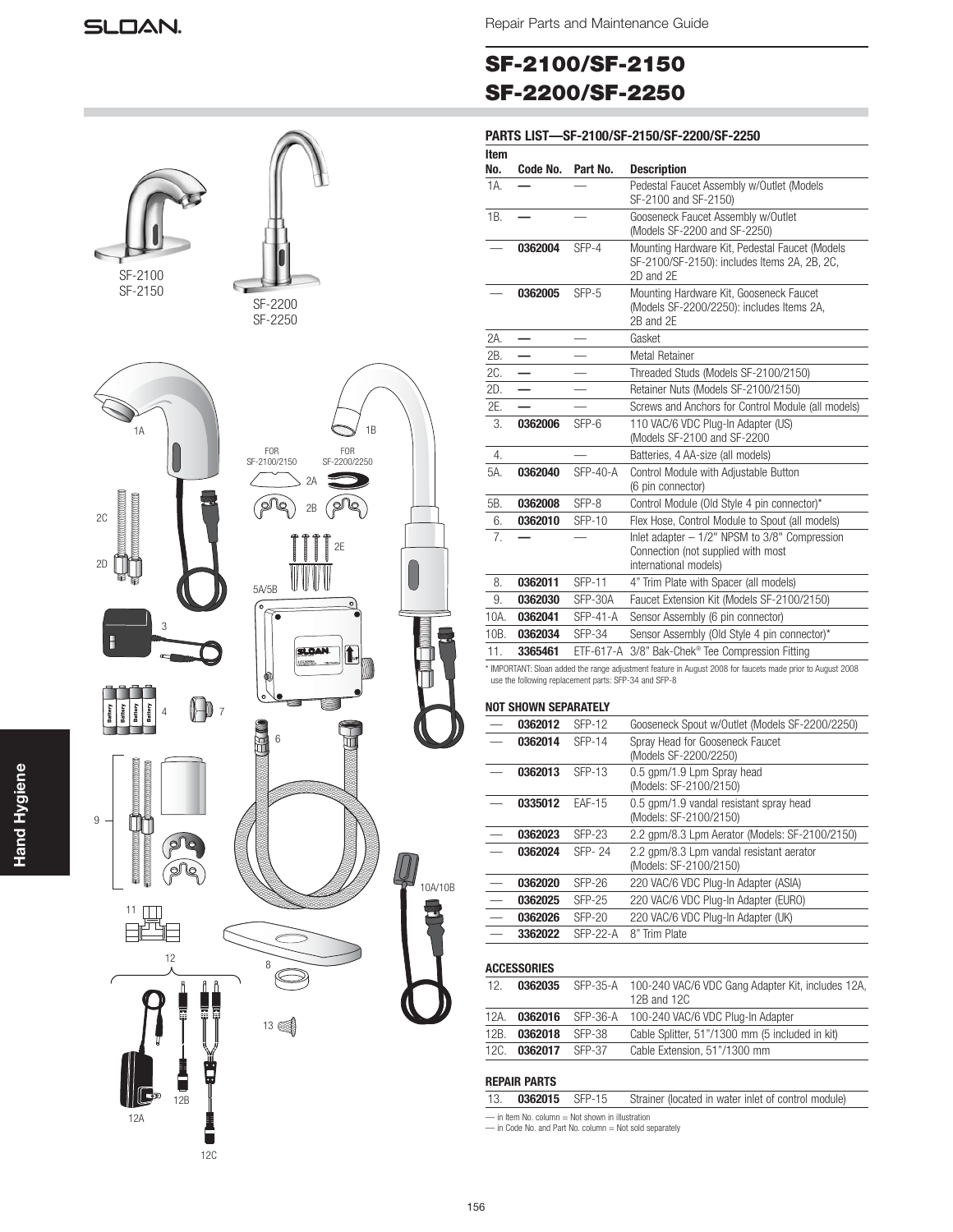

# **SF-2100/SF-2150 SF-2200/SF-2250**

- **1. Faucet delivers water in an uncontrolled manner.**
	- A. Faucet is not working properly. Contact the Sloan Valve Company Installation Engineering Department at 1-888-SLOAN-14 (1-888-756-2614).
- **2. Faucet does not deliver any water when Sensor is activated.**
	- INDICATOR: Solenoid valve produces an audible "CLICK."
	- A. Water supply stop(s) closed. Open water supply stop(s).
	- B. Water strainer in control module is clogged. Close supply stops and remove water inlet line at control module. Remove, clean and reinstall strainer and water inlet line. Replace strainer if required.

### INDICATOR: Solenoid valve DOES NOT produce an audible "CLICK."

- A. Batteries low (battery powered models). Replace batteries.
- B. Power failure (transformer powered models). Check power supply.

### **3. Faucet delivers only a slow flow or dribble when Sensor is activated.**

- A. Water supply stop(s) are partially closed. Completely open water supply stop(s).
- B. Water strainer in control module is clogged. Close supply stops and remove water inlet line at control module. Remove, clean and reinstall strainer and water inlet line. Replace strainer if required.
- C. Aerator is clogged. Remove, clean, and reinstall aerator. Replace aerator if required.
- D. Faucet is not working properly. Contact the Sloan Valve Company Installation Engineering Department at 1-888-SLOAN-14 (1-888-756-2614).

### **4. Faucet does not stop delivering water or continues to drip after user is no longer detected.**

- A. Faucet is not working properly. Contact the Sloan Valve Company Installation Engineering Department at 1-888-SLOAN-14 (1-888-756-2614).
- **5. The water temperature is too hot or too cold on a Faucet connected to hot and cold supply lines.**

A. Supply Stops are not adjusted properly. Adjust Supply Stops.

### **TROUBLESHOOTING GUIDE CARE AND CLEANING INSTRUCTIONS**

DO NOT use abrasive or chemical cleaners (including chlorine bleach) to clean faucet that may dull the luster and attack the chrome or special decorative finishes. Use ONLY mild soap and water, then wipe dry with clean cloth or towel. While cleaning the bathroom tile, protect the faucet from any splattering of cleaner. Acids and cleaning fluids will discolor or remove chrome plating.

**When assistance is required, please contact Sloan Valve Company Installation Engineering Department at: 1-888-SLOAN-14 (1-888-756-2614).**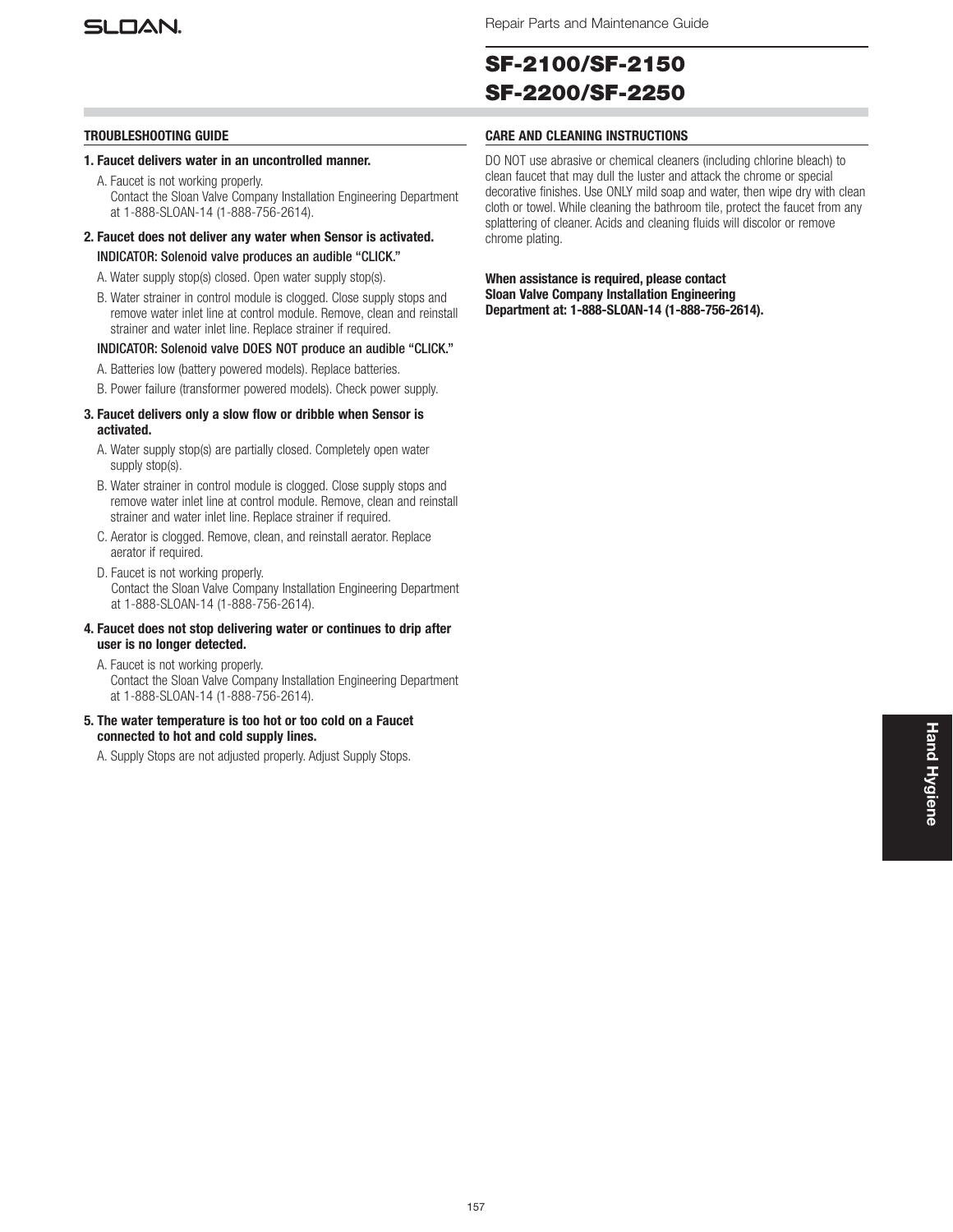3

2

4

 $\mathcal{D}$ 

 $\circ$ 

 $\blacksquare$  $\mathbb{Q}$   $\bigcirc$ 

 $\circ$ 

S

2B 2C Repair Parts and Maintenance Guide

## **SF-2300/SF-2350**

### **PARTS LIST—SF-2300/SF-2350**

| Item<br>No.    | Code No.                                                                             | Part No.      | <b>Description</b>                                                                                                |
|----------------|--------------------------------------------------------------------------------------|---------------|-------------------------------------------------------------------------------------------------------------------|
| $\mathbf{1}$ . |                                                                                      |               | Faucet Assembly w/Outlet                                                                                          |
| 2.             |                                                                                      | SFP-16        | Mounting Hardware Kit: includes<br>Items 2A, 2B, 2C and 2D                                                        |
| 2A.            |                                                                                      |               | <b>Compression Fitting</b>                                                                                        |
| 2B.            |                                                                                      |               | Washers (2)                                                                                                       |
| 2C.            |                                                                                      |               | Wing Nuts (2)                                                                                                     |
| 2D.            |                                                                                      |               | Screws and Anchors for Control Module                                                                             |
| 3.             | 0362006                                                                              | SFP-6         | 110 VAC/6 VDC Plug-In Adapter (US)<br>(Model SF-2300 only)                                                        |
| 4.             |                                                                                      |               | Batteries, 4 AA-size (all models)                                                                                 |
| 5A.            | 0362040                                                                              | $SFP-40-A$    | Control Module with Adjustable Button<br>(6 pin connector)                                                        |
| 5B.            | 0362008                                                                              | SFP-8         | Control Module (Old Style 4 pin connector)*                                                                       |
| 6.             | 0362010                                                                              | <b>SFP-10</b> | Flex Hose, Control Module to Spout                                                                                |
| 7.             |                                                                                      |               | Inlet adapter $-1/2$ " NPSM to $3/8$ " Compression<br>Connection (not supplied with most<br>international models) |
| 8A.            | 0362041                                                                              | $SFP-41-A$    | Sensor Assembly (6 pin connector)                                                                                 |
| 8B.            | 0362034                                                                              | <b>SFP-34</b> | Sensor Assembly (Old Style 4 pin connector)*                                                                      |
| 9.             | 3365461                                                                              |               | ETF-617-A 3/8" Bak-Chek® Tee Compression Fitting                                                                  |
|                | use the following replacement parts: SFP-34 and SFP-8<br><b>NOT SHOWN SEPARATELY</b> |               | * IMPORTANT: Sloan added the range adjustment feature in August 2008 for faucets made prior to August 2008        |
|                | 0362013                                                                              | <b>SFP-13</b> | 0.5 gpm/1.9 Lpm Spray head                                                                                        |
|                | 0335012                                                                              | <b>EAF-15</b> | 0.5 gpm/1.9 vandal resistant spray head                                                                           |
|                | 0362023                                                                              | <b>SFP-23</b> | 2.2 gpm/8.3 Lpm Aerator                                                                                           |
|                | 0362024                                                                              | <b>SFP-24</b> | 2.2 gpm/8.3 Lpm vandal resistant aerator                                                                          |
|                | 0362020                                                                              | <b>SFP-26</b> | 220 VAC/6 VDC Plug-In Adapter (ASIA)                                                                              |



1





|                                  | NUL JUVIN JELAHALEEL |               |                                          |
|----------------------------------|----------------------|---------------|------------------------------------------|
|                                  | 0362013              | SFP-13        | 0.5 gpm/1.9 Lpm Spray head               |
| $\overline{\phantom{m}}$         | 0335012              | <b>EAF-15</b> | 0.5 gpm/1.9 vandal resistant spray head  |
| $\overbrace{\phantom{12322111}}$ | 0362023              | SFP-23        | 2.2 gpm/8.3 Lpm Aerator                  |
|                                  | 0362024              | <b>SFP-24</b> | 2.2 gpm/8.3 Lpm vandal resistant aerator |
|                                  | 0362020              | $SFP-26$      | 220 VAC/6 VDC Plug-In Adapter (ASIA)     |
|                                  | 0362025              | SFP-25        | 220 VAC/6 VDC Plug-In Adapter (EURO)     |
|                                  | 0362026              | <b>SFP-20</b> | 220 VAC/6 VDC Plug-In Adapter (UK)       |
|                                  |                      |               |                                          |
|                                  | <b>ACCESSORIES</b>   |               |                                          |

| 10 <sub>1</sub> | 0362035 |          | SFP-35-A 100-240 VAC/6 VDC Gang Adapter Kit, includes 10A,<br>10B and 10C |
|-----------------|---------|----------|---------------------------------------------------------------------------|
| $10A$ .         | 0362016 | SFP-36-A | 100-240 VAC/6 VDC Plug-In Adapter                                         |
| 10B.            | 0362018 | SFP-38   | Cable Splitter, 51"/1300 mm (5 included in kit)                           |
| 10C.            | 0362017 | SFP-37   | Cable Extension, 51"/1300 mm                                              |
|                 |         |          |                                                                           |

### **REPAIR PARTS**

| 0362015 SFP-15<br>Strainer (located in water inlet of control module)<br>11. |  |
|------------------------------------------------------------------------------|--|
|------------------------------------------------------------------------------|--|

— in Item No. column = Not shown in illustration — in Code No. and Part No. column = Not sold separately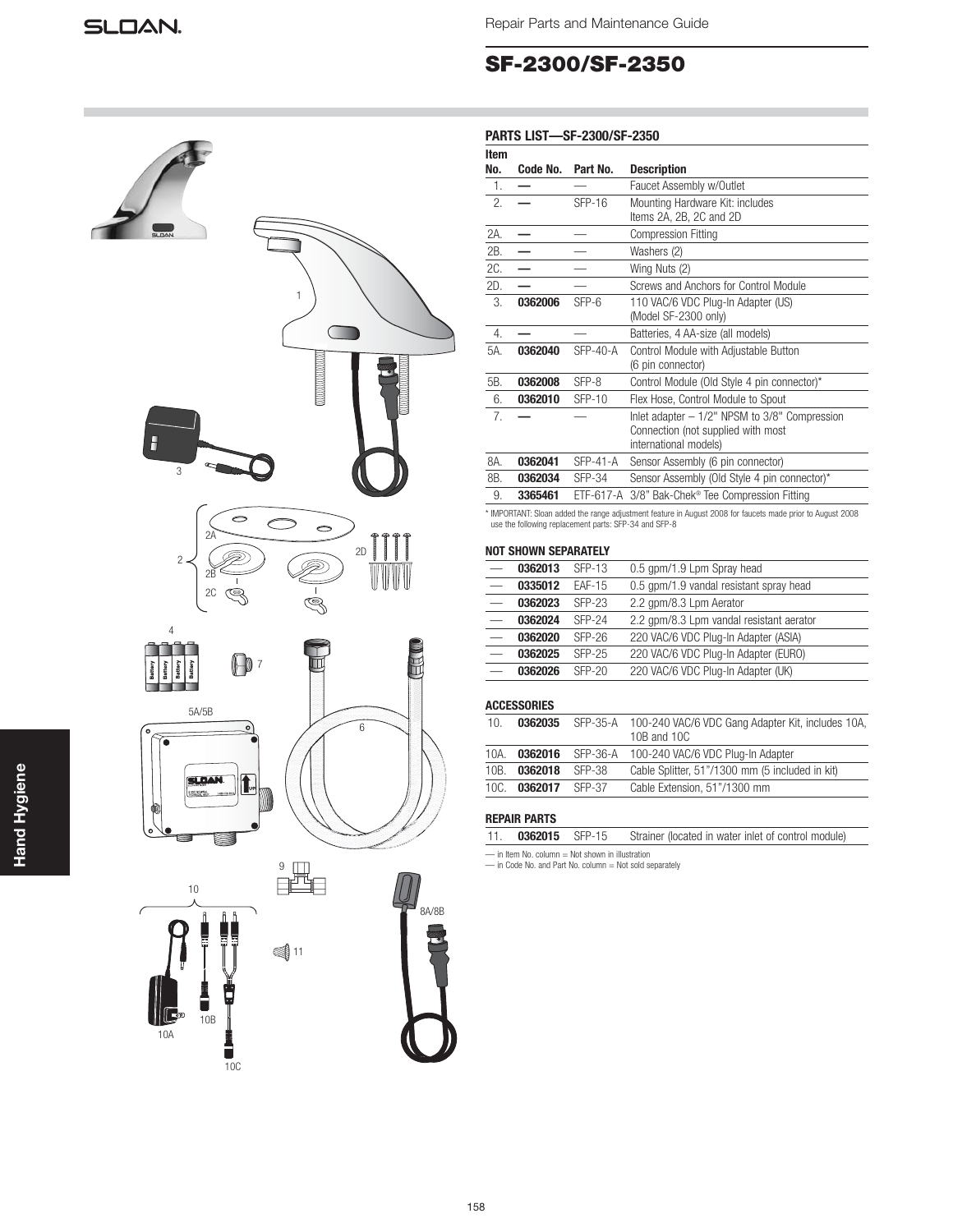

## **SF-2300/SF-2350**

### **TROUBLESHOOTING GUIDE**

- **1. Faucet delivers water in an uncontrolled manner.**
	- A. Faucet is not working properly. Contact the Sloan Valve Company Installation Engineering Department at 1-888-SLOAN-14 (1-888-756-2614).
- **2. Faucet does not deliver any water when Sensor is activated.** INDICATOR: Solenoid valve produces an audible "CLICK."
	- A. Water supply stop(s) closed. Open water supply stop(s).
	- B. Water strainer in control module is clogged. Close supply stops and remove water inlet line at control module. Remove, clean and reinstall strainer and water inlet line. Replace strainer if required.

### INDICATOR: Solenoid valve DOES NOT produce an audible "CLICK."

- A. Batteries low (battery powered models). Replace batteries.
- B. Power failure (transformer powered models). Check power supply.

### **3. Faucet delivers only a slow flow or dribble when Sensor is activated.**

- A. Water supply stop(s) are partially closed. Completely open water supply stop(s).
- B. Water strainer in control module is clogged. Close supply stops and remove water inlet line at control module. Remove, clean and reinstall strainer and water inlet line. Replace strainer if required.
- C. Aerator is clogged. Remove, clean, and reinstall aerator. Replace aerator if required.
- D. Faucet is not working properly. Contact the Sloan Valve Company Installation Engineering Department at 1-888-SLOAN-14 (1-888-756-2614).

### **4. Faucet does not stop delivering water or continues to drip after user is no longer detected.**

- A. Faucet is not working properly. Contact the Sloan Valve Company Installation Engineering Department at 1-888-SLOAN-14 (1-888-756-2614).
- **5. The water temperature is too hot or too cold on a Faucet connected to hot and cold supply lines.**

A. Supply Stops are not adjusted properly. Adjust Supply Stops.

### **CARE AND CLEANING INSTRUCTIONS**

DO NOT use abrasive or chemical cleaners (including chlorine bleach) to clean faucet that may dull the luster and attack the chrome or special decorative finishes. Use ONLY mild soap and water, then wipe dry with clean cloth or towel. While cleaning the bathroom tile, protect the faucet from any splattering of cleaner. Acids and cleaning fluids will discolor or remove chrome plating.

**When assistance is required, please contact Sloan Valve Company Installation Engineering Department at: 1-888-SLOAN-14 (1-888-756-2614).**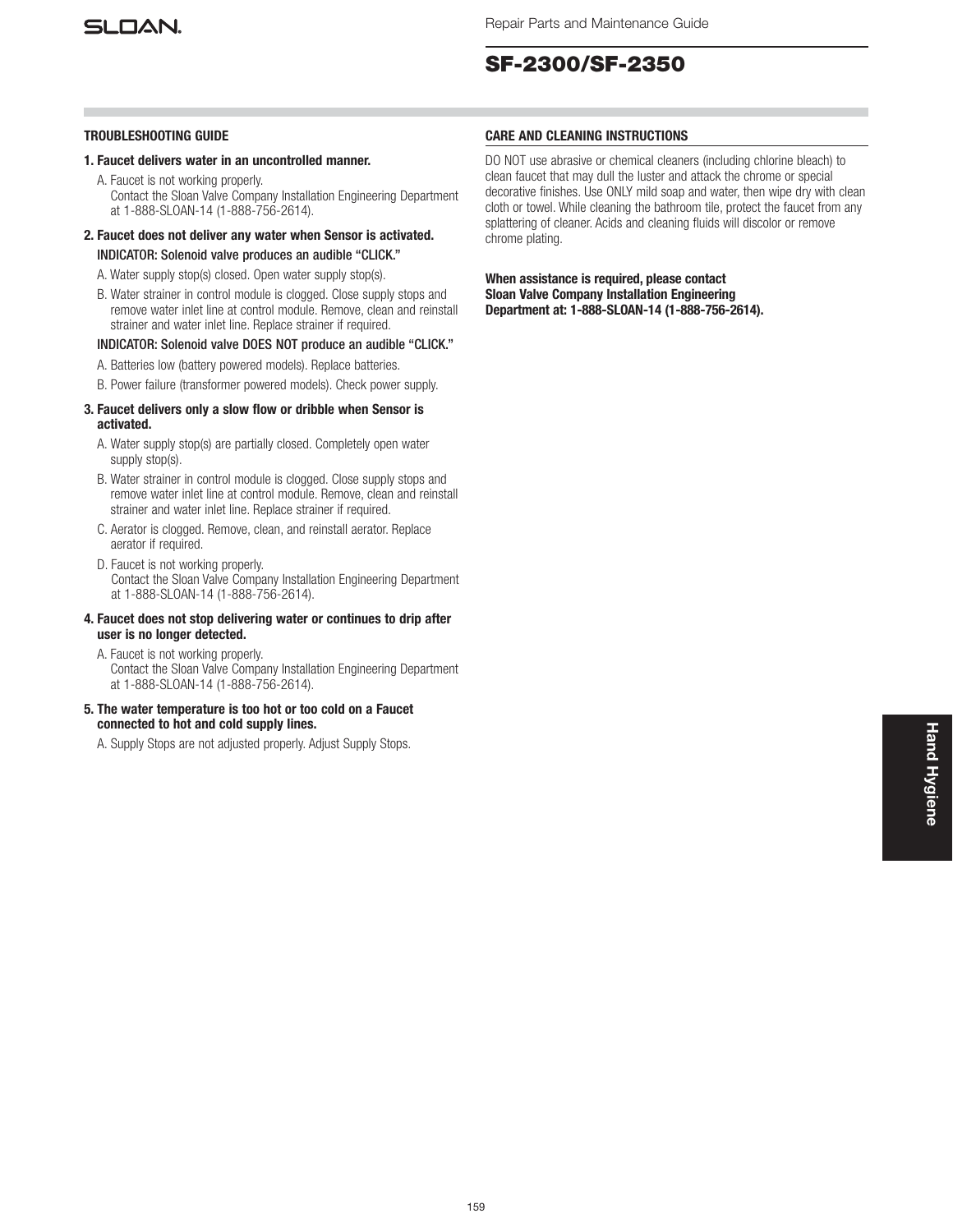## **SF-2400/SF-2450**



| Item<br>No. | Code No.             | Part No.                                              | <b>Description</b>                                                                                           |
|-------------|----------------------|-------------------------------------------------------|--------------------------------------------------------------------------------------------------------------|
| 1.          |                      |                                                       | Pedestal Faucet Assembly w/Outlet<br>(Models SF-2400/SF-2450/                                                |
| 2.          | 0362004              | SFP-4                                                 | Mounting Hardware Kit,<br>(Models SF-2100/SF-2150/SF-2400/<br>SF-2450) includes Items: 2A, 2B, 2C, 2D and 2E |
| 2A.         |                      |                                                       | <b>Beveled Gasket</b>                                                                                        |
| 2B.         |                      |                                                       | <b>Metal Retainer</b>                                                                                        |
| 2C.         |                      |                                                       | Threaded Studs (2)                                                                                           |
| 2D.         |                      |                                                       | Retainer Nuts (2)                                                                                            |
| 2E.         |                      |                                                       | Screws and Anchors for Control Module                                                                        |
| 3.          | 0362006              | SFP-6                                                 | 110 VAC/6 VDC Plug-In Adapter (US)                                                                           |
| 4.          |                      |                                                       | Batteries-AA size (4)                                                                                        |
| 5A.         | 0362040              | $SFP-40-A$                                            | Control Module with Adjustable Button<br>(6 pin connector)                                                   |
| 5B.         | 0362008              | SFP-8                                                 | Control Module (Old Style 4 pin connector)*                                                                  |
| 6.          |                      |                                                       | Inlet adapter - 1/2" NPSM to 3/8" Compression<br>Connection (not supplied with most<br>international models) |
| 7.          | 0362010              | <b>SFP-10</b>                                         | Flex Hose, Control Module to Spout                                                                           |
| 8.          | 0362011              | <b>SFP-11</b>                                         | Trim Plate w/ Spacer (not supplied with most<br>international models)                                        |
| 9.          | 3365461              |                                                       | ETF-617-A 3/8" Bak-Chek® Tee Compression Fitting                                                             |
| 10A.        | 0362041              | <b>SFP-41-A</b>                                       | Sensor Assembly (6 pin connector)                                                                            |
| 10B.        | 0362034              | $SFP-34$                                              | Sensor Assembly (Old Style 4 pin connector)*                                                                 |
|             | NOT SHOWN SEPARATELY | use the following replacement parts: SFP-34 and SFP-8 | * IMPORTANT: Sloan added the range adjustment feature in August 2008 for faucets made prior to August 2008   |
|             | 0362013              | <b>SFP-13</b>                                         | 0.5 gpm/1.9 Lpm Spray head                                                                                   |
|             | 0335012              | <b>EAF-15</b>                                         | 0.5 gpm/1.9 vandal resistant spray head                                                                      |
|             | 0362023              | <b>SFP-23</b>                                         | 2.2 gpm/8.3 Lpm Aerator                                                                                      |
|             | 0362024              | SFP-24                                                | 2.2 gpm/8.3 Lpm vandal resistant aerator                                                                     |
|             | 0362020              | <b>SFP-26</b>                                         | 240 VAC/6 VDC Type A Flat Blade (Asia)<br>Plug-in Adapter                                                    |
|             | 0362025              | <b>SFP-25</b>                                         | 240 VAC/6 VDC Type C Round Pin (Euro)<br>Plug-in Adapter                                                     |
|             |                      |                                                       |                                                                                                              |
|             | 0362026              | <b>SFP-20</b>                                         | 240 VAC/6 VDC Type G Rectangular (UK)<br>Plug-in Adapter                                                     |

**ACCESSORIES**

| 11.  | 0362035             |        | SFP-35-A 100-240 VAC/6 VDC Gang Adapter Kit, includes 11A,<br>11B and 11C |
|------|---------------------|--------|---------------------------------------------------------------------------|
| 11A. |                     |        | 0362016 SFP-36-A 100-240 VAC/6 VDC Plug-In Adapter                        |
|      | 11B. 0362018        | SFP-38 | Cable Splitter, 51"/1300 mm (5 included in kit)                           |
|      | 11C. 0362017 SFP-37 |        | Cable Extension, 51"/1300 mm                                              |

### **REPAIR PARTS**

|                                                  |  |  | 12. <b>0362015</b> SFP-15 Strainer (located in water inlet of control module) |  |  |
|--------------------------------------------------|--|--|-------------------------------------------------------------------------------|--|--|
| - in Item No. column = Not shown in illustration |  |  |                                                                               |  |  |

— in Item No. column = Not shown in illustration — in Code No. and Part No. column = Not sold separately

|                | $2A \angle$<br>2B<br>lg<br>Š                                            | ф<br>3                                                     | $\mathbf{1}$   |
|----------------|-------------------------------------------------------------------------|------------------------------------------------------------|----------------|
| $\overline{c}$ | 2C<br>2D                                                                |                                                            |                |
|                | <b>Formally</b><br>2E<br>U                                              | $\overline{4}$<br>Battery<br>Battery<br>Battery<br>Battery | 10A/10B        |
|                | 5A/5B<br>$\overline{\mathbf{c}}$<br>Ń.<br> ur<br>ò                      |                                                            |                |
|                | 9<br>$6$ $\bigoplus$                                                    |                                                            |                |
|                | 8<br>11                                                                 |                                                            | $\overline{7}$ |
|                | $\frac{1}{2}$<br>Î<br>$\frac{1}{2}$<br>FF<br>T<br>$\int_{\mathbb{S}^2}$ | $12 \in \text{R}$                                          |                |

围

11A

11B

 $\begin{array}{c}\n1 \\
\hline\n11C\n\end{array}$